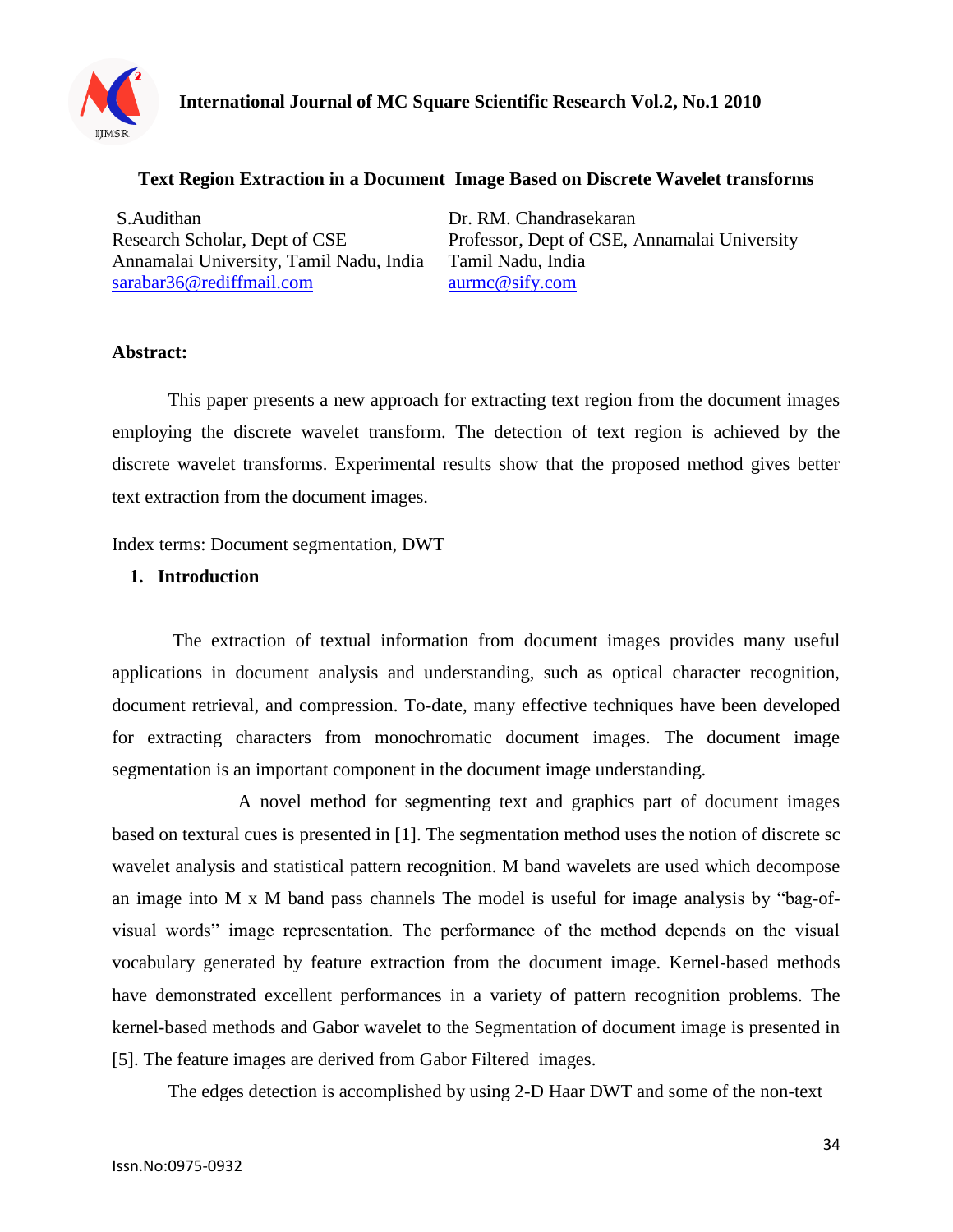

## **International Journal of MC Square Scientific Research Vol.2, No.1 2010**

Edges are removed using thresholding. Afterward, we use different morphological dilation operators to connect the isolated candidate text edges in each detail component sub-band of the binary image. Although the color component may differ in a text region, the information about Colors do not help extracting texts from images If the input image is a gray-level image, the image is processed directly starting at discrete wavelet transform. If the input image is colored, its RGB components are combined to give an intensity image Y as follows:

Y=0.299 0.587 0.114 *Y R G* (1)

#### **1.1 Edge detection in spatial domain**

Edge detection is the most useful approach for detecting discontinuities in the grey level or color of an image. It defines edges as locations in an image where there is a sudden variation in the grey level or color of pixels. Intuitively, an edge can be thought of as a set of connected pixels that lie on the boundary between two regions. The contours of potentially interesting scene elements (solid objects, surface marking, text strings, etc.) all generate intensity or color edges. However, in contrast to a region boundary which is a global property of the region, an edge is a local concept. Edge enhancement and detection operations are obvious steps to undergo when attempting to locate and recognize the scene elements. However, it must be pointed out that the problem of locating and recognizing scene objects is not trivial, because they usually are occluded in the background and noise, which can also generate strong edges. The edge detection techniques that are discussed in this section are performed directly on the pixels of the image. Hence, the term spatial domain is used to distinguish this type of techniques from the others

#### **1.2 Second-Order Edge Detection Operators**

Gradient operation is an effective edge detector when the pixel gray levels (colors) change over space very rapidly. But when the gray levels change slowly from dark to bright, the gradient operation will produce a very wide edge. In this case, it is helpful to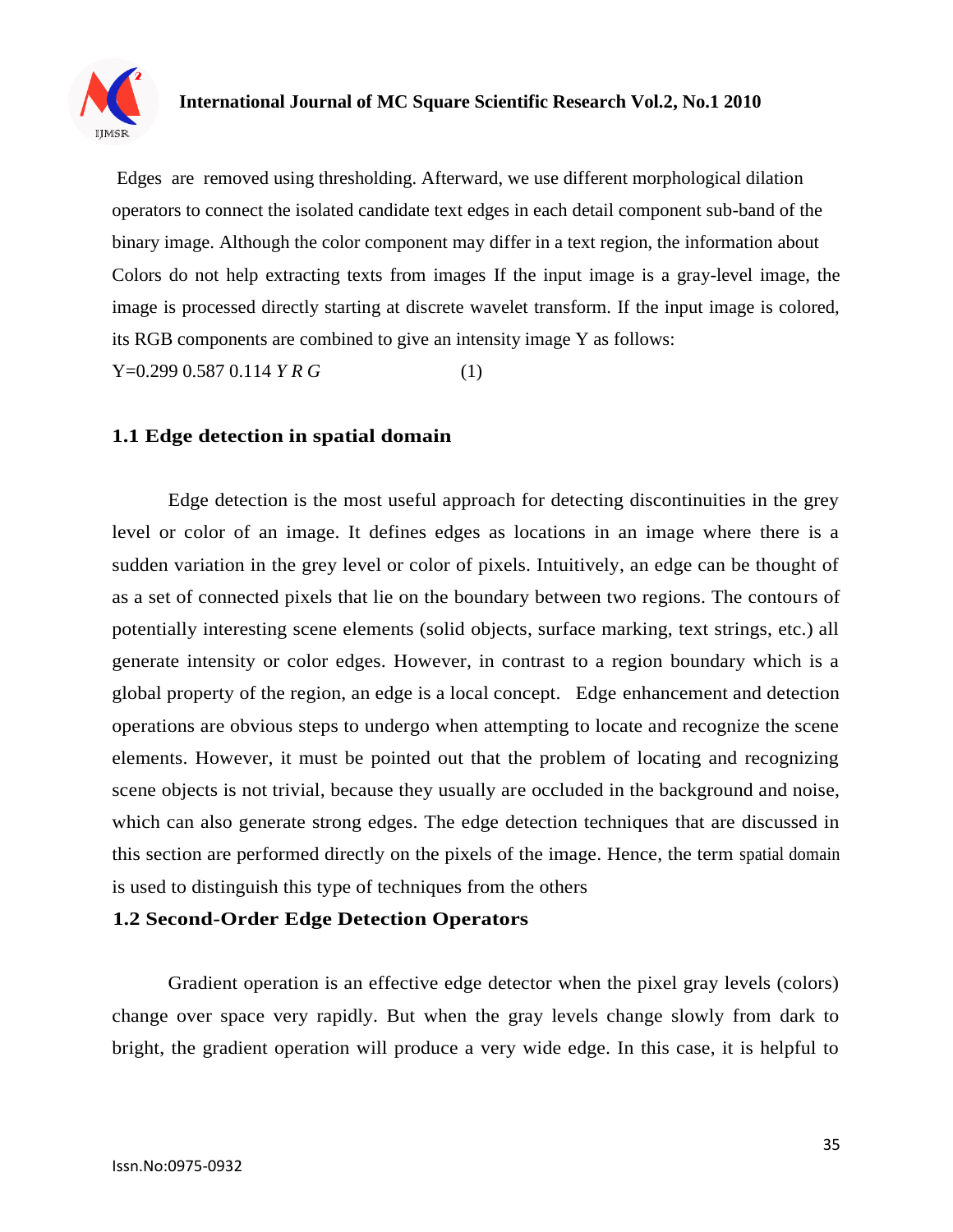

consider using the Laplace operation. The Laplacian of an image f is a second order derivative defined as:

$$
\nabla^2 f = \frac{\partial^2 f}{\partial x^2} + \frac{\partial^2 f}{\partial y^2}
$$

#### **2. Methodology**

#### **2.1**. DISCRETE WAVELET TRANSFORM

 The discrete wavelet transform is a very useful tool for signal analysis and image processing, especially in multi-resolution representation. It can decompose signal into different components in the frequency domain. One-dimensional discrete wavelet transform (1-D DWT) decomposes an input sequence into two components (the average component and the detail component) by calculations with a low-pass filter and a high-pass filter.

#### **2.2 Haar Wavelet Transform**

In mathematics, the Haar wavelet is a certain sequence of functions. It is now recognized as the first known wavelet. This sequence was proposed in 1909 by Alfréd Haar. Haar used these functions to give an example of a countable orthonormal system for the space of square-integral functions on the real line. The study of wavelets, and even the term "wavelet", did not come until much later.

The Haar wavelet's mother wavelet function  $\Psi(x)$  can be described as

$$
\Psi(x) = \begin{cases} 1 & 0 \le x < \frac{1}{2}, \\ -1 & \frac{1}{2} \le x < 1, \\ 0 & \text{otherwise} \end{cases} \tag{3.34}
$$

And its scaling function  $\Phi(x)$  can be described as

#### **2.3 2D Haar Wavelet Transform:**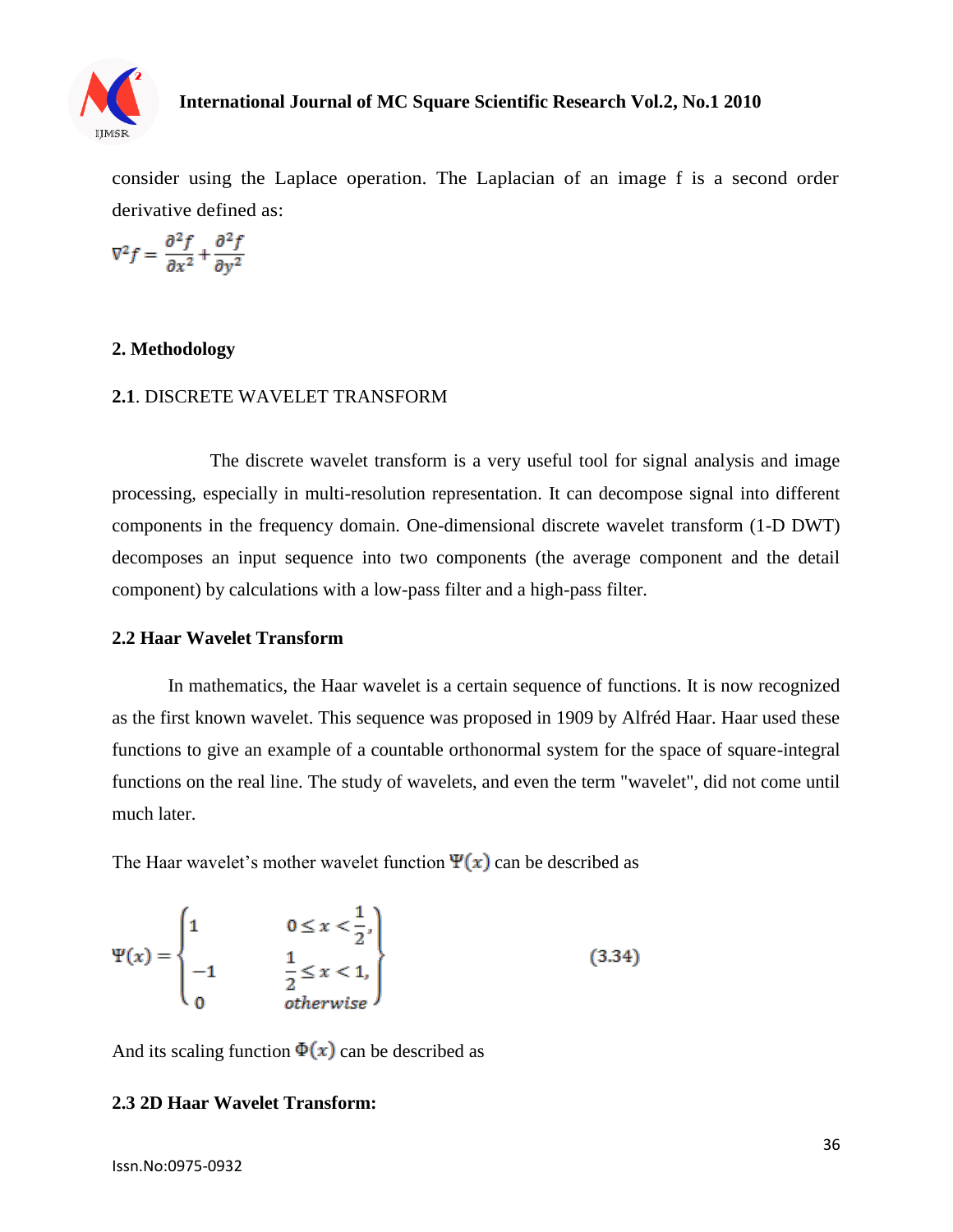

#### **International Journal of MC Square Scientific Research Vol.2, No.1 2010**

It has been shown in previous section how one dimensional image can be treated as sequences of coefficients. Alternatively, consider images as piecewise constant functions on the half-open interval [0, 1]. To do so, the concept of a vector space is used. A one-pixel image is just a function that is constant over the entire interval [0, 1]. Let  $V^0$  be the vector space of all these functions. A two pixel image has two constant pieces over the intervals [0, 1/2) and [1/2, 1). Call the space,

#### 3. Experimental Results

The performance of the proposed system is evaluated in this section. In this section, the performance of the Haar wavelet transform based document image segmentation is explained. First, the input document image is transformed into gray scale image and then Haar wavelet transform is applied. Figure 3.1 shows the input document image. Figure 3.2 shows the transformed gray scale image Figure 3.3 shows the segmented result based on Wavelet Transform

Figure 3.1: Input Document image



#### **Corporation takes over Victoria Public Hall**

Figure 3.2: Gray scale image

# Corporation takes over Victoria Public Hall

Proposes to restore the 125-year-old building after the elections

Deepa H Ramakrishnan **CHENNAI:** With effect from April 1,<br>2009, the Chennai Corporation<br>has taken over the Victoria Pub-<br>lic Hall that is situated near the<br>Dinan Dulldins is situated near the lic Hall that is situated near the Right<br>probability is situated near the Rights Hall that Paosin's Public Hall<br>Trust resolving to hand over the hall and other re-lated property<br>to the civic body at a meeting held last mo to hand over the property including assets, savings and deposits to osits to e civic body.<br>The civic body proposes to re-

store the over 12



Issn.No:0975-0932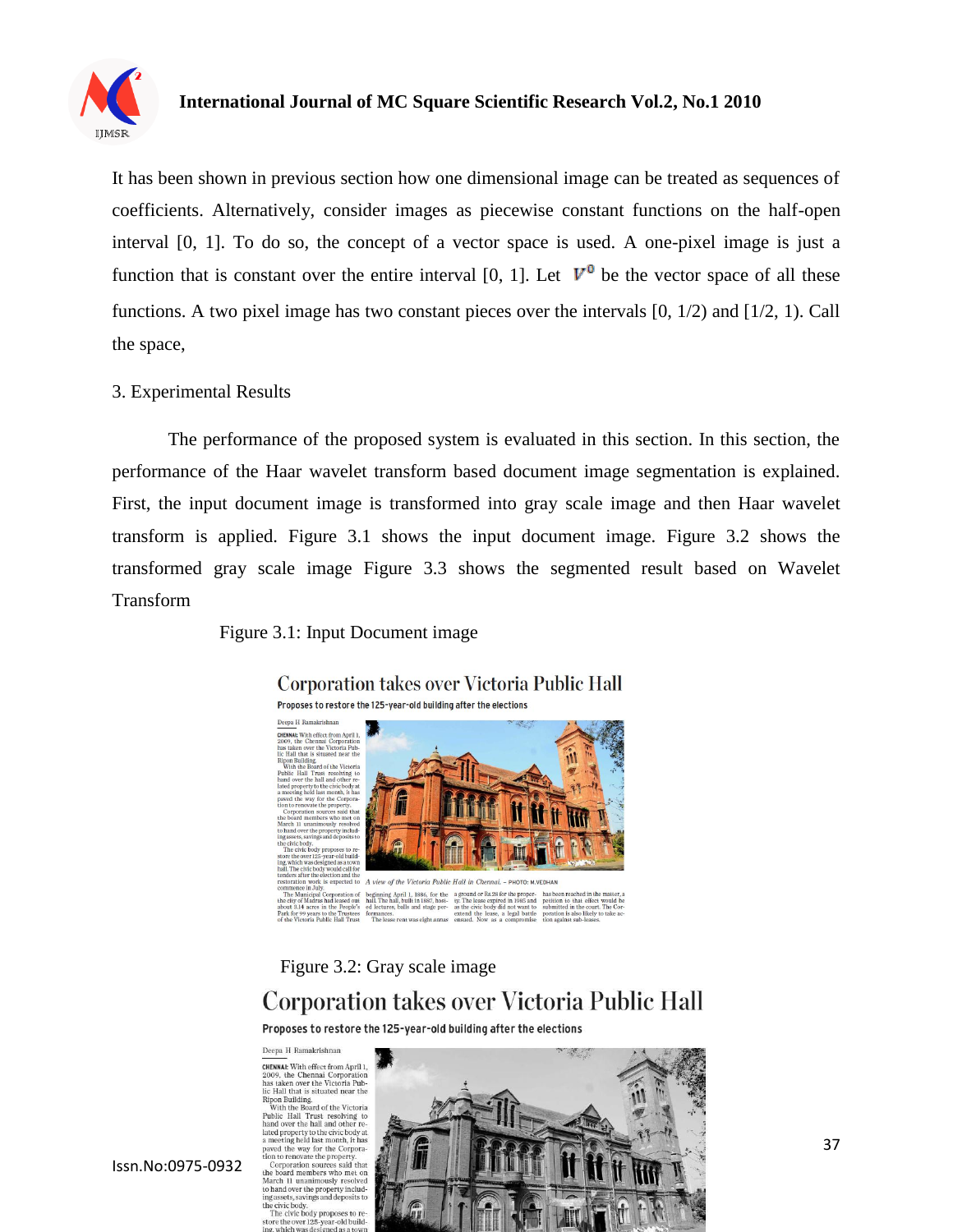

# Corporation takes over Victoria Public Hall

Proposes to restore the 125-year-old building after the elections



Figure 3.3: Segmented result based on Wavelet Transform

#### 4 .Conclusion

In the wavelet transform based document image segmentation, Haar discrete wavelet transform is used. Recently, a number of multi resolution analysis introduced by many researchers such as Contour let transform, curve let transform, Ridge let Transform and so on .The edges of text and non text regions must be clear. The experimental results indicate the proposed algorithm can effectively process a variety of document images with fonts, structures and components. When the method is used to select engines for document image recognition, it is preferable that the computation time is much faster.

#### 5. References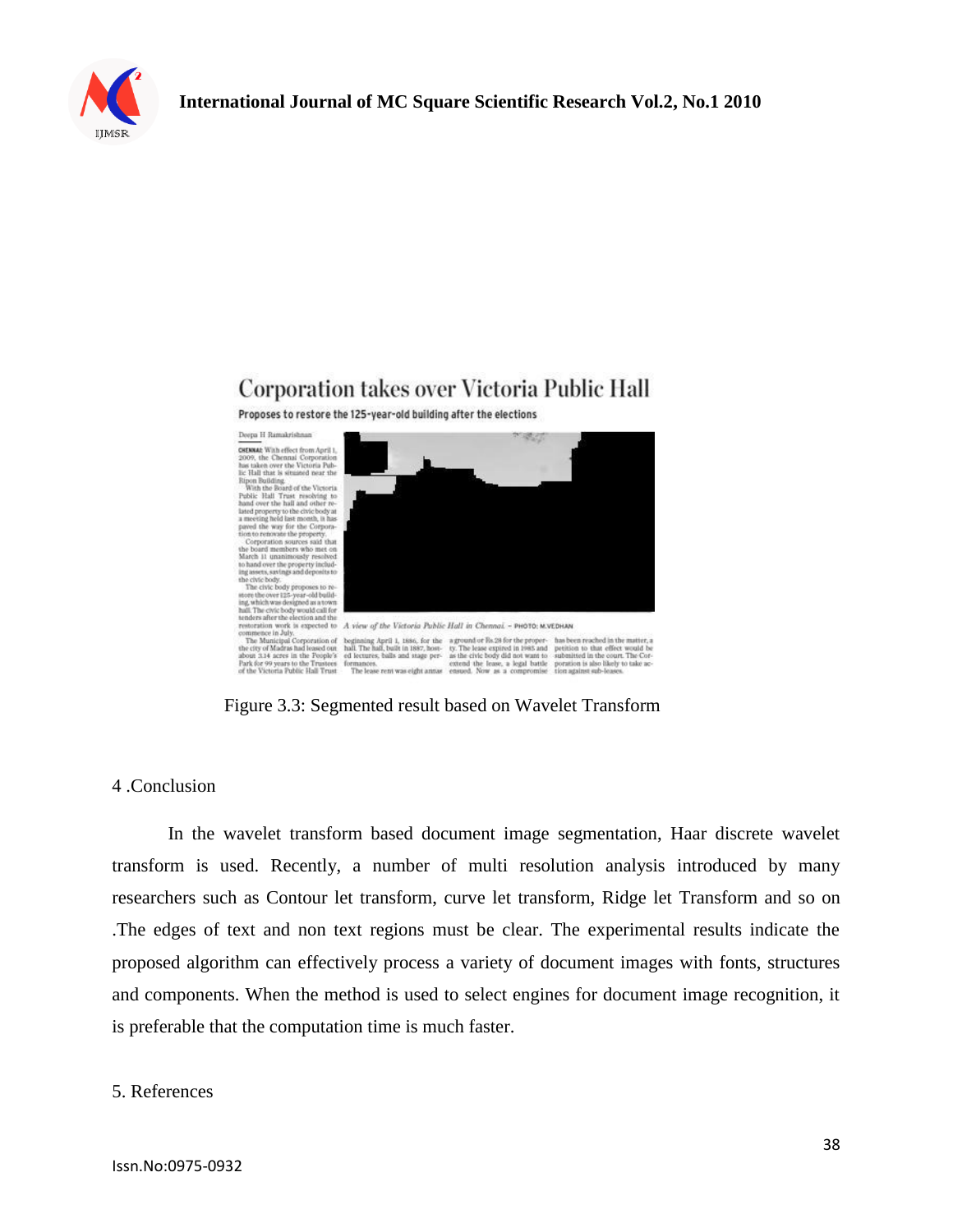

[1]. Mausumi Acharyya and Malay K.Kundu, "Document Image Segmentation UsingWavelet Scale–Space Features", IEEE transactions on circuits and systems for video technology,Vol.12, No.12, December2002.

[2]. S.Mandal, S.P.Chowdhury, A.K.Das and Bhabatosh Chanda, "Automated Detection and Segmentation of Table of Contents Page from Document Images", IEEE Seventh International Conference on Document Analysis and Recognition on 2003.

[3]. JiaLi and Robert M.Gray, "Context Based Multiscale Classification of Document Images Using Wavelet Coefficient Distributions", IEEE transactions on image processing, Vol.9, No.9, September2000.

[4]Drira, F. LeBourgeois, F. Emptoz, H, "A Coupled Mean Shift-Anisotropic Diffusion Approach for Document Image Segmentation and Restoration", Nineth international conference on document analysis and recognition., Vol. No.2, pages 814-818, September 2007.

[5]Gatos, Pratikakis and Ntirogiannis, ["Segmentation Based Recovery of Arbitrarily Warped](http://ieeexplore.ieee.org/search/srchabstract.jsp?tp=&arnumber=4377063&queryText%3DDocument+Image+Segmentation%26openedRefinements%3D*%26ranges%3D2000_2010_Publication_Year%26pageNumber%3D2%26searchField%3DSearch+All)  [Document Images "](http://ieeexplore.ieee.org/search/srchabstract.jsp?tp=&arnumber=4377063&queryText%3DDocument+Image+Segmentation%26openedRefinements%3D*%26ranges%3D2000_2010_Publication_Year%26pageNumber%3D2%26searchField%3DSearch+All), IEEE Conference Document Analysis and Recognition, 2007.

[6]Geum-Boon Lee Odoyo, W.O. Jae-Hoon Lee Il-Yong Chung Beom-Joon Cho, "Two Texture Segmentation of Document Image Using Wavelet Packet Analysis ", The  $9<sup>th</sup>$  international conference on Advanced communication technology, Vol.No.1, pages 395-398, 2007.

[7]Lienhart R and A. Wernicke, "Localizing and Segmenting Text in Images and Videos", Transactions on Circuits and Systems for Video Technology, 12(4):256–268, 2002.

[8]Liu, Dong, Song and Fan, ["An entropy based segmentation algorithm for computer-generated](http://ieeexplore.ieee.org/search/srchabstract.jsp?tp=&arnumber=1247018&queryText%3DDocument+Image+Segmentation%26openedRefinements%3D*%26ranges%3D2000_2010_Publication_Year%26searchField%3DSearch+All)  [document images"](http://ieeexplore.ieee.org/search/srchabstract.jsp?tp=&arnumber=1247018&queryText%3DDocument+Image+Segmentation%26openedRefinements%3D*%26ranges%3D2000_2010_Publication_Year%26searchField%3DSearch+All), IEEE Conference Image Processing, 2003.